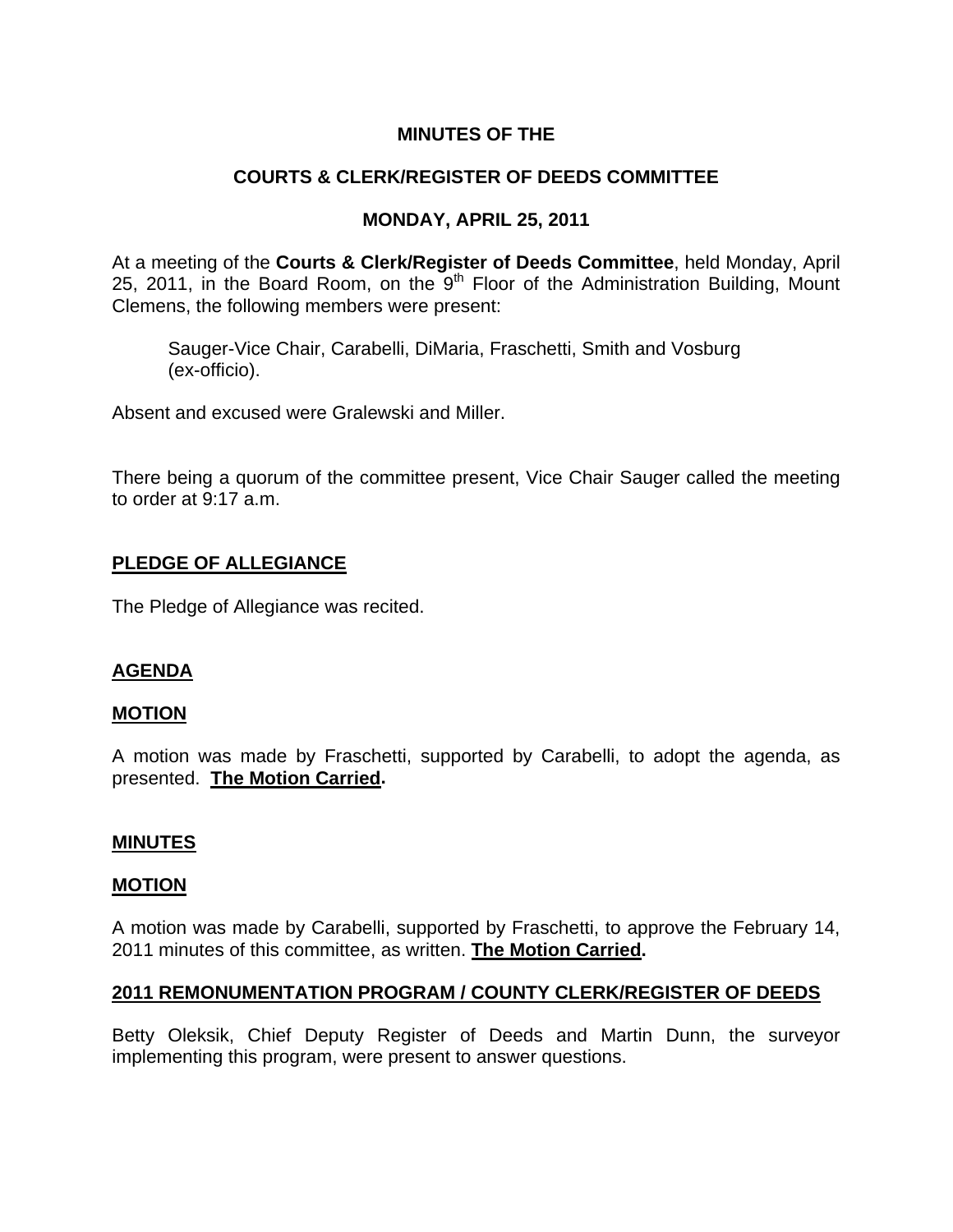### **COMMITTEE RECOMMENDATION – MOTION**

A MOTION WAS MADE BY CARABELLI, SUPPORTED BY DiMARIA, TO RECOMMEND THAT THE BOARD OF COMMISSIONERS ACCEPT \$198,301 IN REMONUMENTATION GRANT FUNDS, GRANT YEAR 2011, PROVIDED BY THE STATE OF MICHIGAN, OFFICE OF LAND SURVEY & REMONUMENTATION AND TO AUTHORIZE ITS INCLUSION IN THE MACOMB COUNTY REMONUMENTATION BUDGET; APPROVE AND AUTHORIZE FOR EXECUTION FOR GRANT YEAR 2011 THE MONUMENTATION-SURVEYOR CONTRACTS AND PEER GROUP MEMBER CONTRACTS AND FILE THE STATUS REPORT DETAILING THE WORK COMPLETED THROUGH THE MACOMB COUNTY REMONUMENTATION PROGRAM FROM 1993-2010. FURTHER, A COPY OF THIS BOARD OF COMMISSIONERS' ACTION IS DIRECTED TO BE DELIVERED FORTHWITH TO THE OFFICE OF THE COUNTY EXECUTIVE. **THE MOTION CARRIED.** 

After the vote, the following commissioner spoke: Fraschetti.

### **APPROVE RENEWAL OF M.A.T.S. GRANT FOR 2011/2012 / PROSECUTOR'S OFFICE**

#### **MOTION**

A motion was made by Carabelli, supported by DiMaria, to concur in the request of the Prosecutor's Office and approve the renewal of the Macomb Auto Theft Squad Grant for 2011/2012; requiring a county match of \$71,717. **Forward to the Finance Committee. The Motion Carried.** 

#### **PRESENTATION FROM COMMUNITY CORRECTIONS DEPARTMENT**

Russell McPeak, Director, Community Corrections Department, gave a verbal presentation. Key topics discussed included: number of staff, his department's budget, members on the Advisory Board, and functions of the Community Corrections Department.

Next to present was Stacie Kucharek who overviewed the following: Macomb's Alternative for Real Community Help & Regular Community Service Programs; Pretrial Services, Pretrial Monitoring Program, Day Reporting Center – Substance Abuse Testing, Day Reporting Center – Electronic Monitoring (Tether); and Bond Reviews.

Next to present was Patricia Mazzola who overviewed the following: Jail-Based Cognitive Reflective Program, Outpatient Cognitive Restructuring Program, and Alcohol Intensive Monitoring Program.

The following commissioner spoke: Sauger.